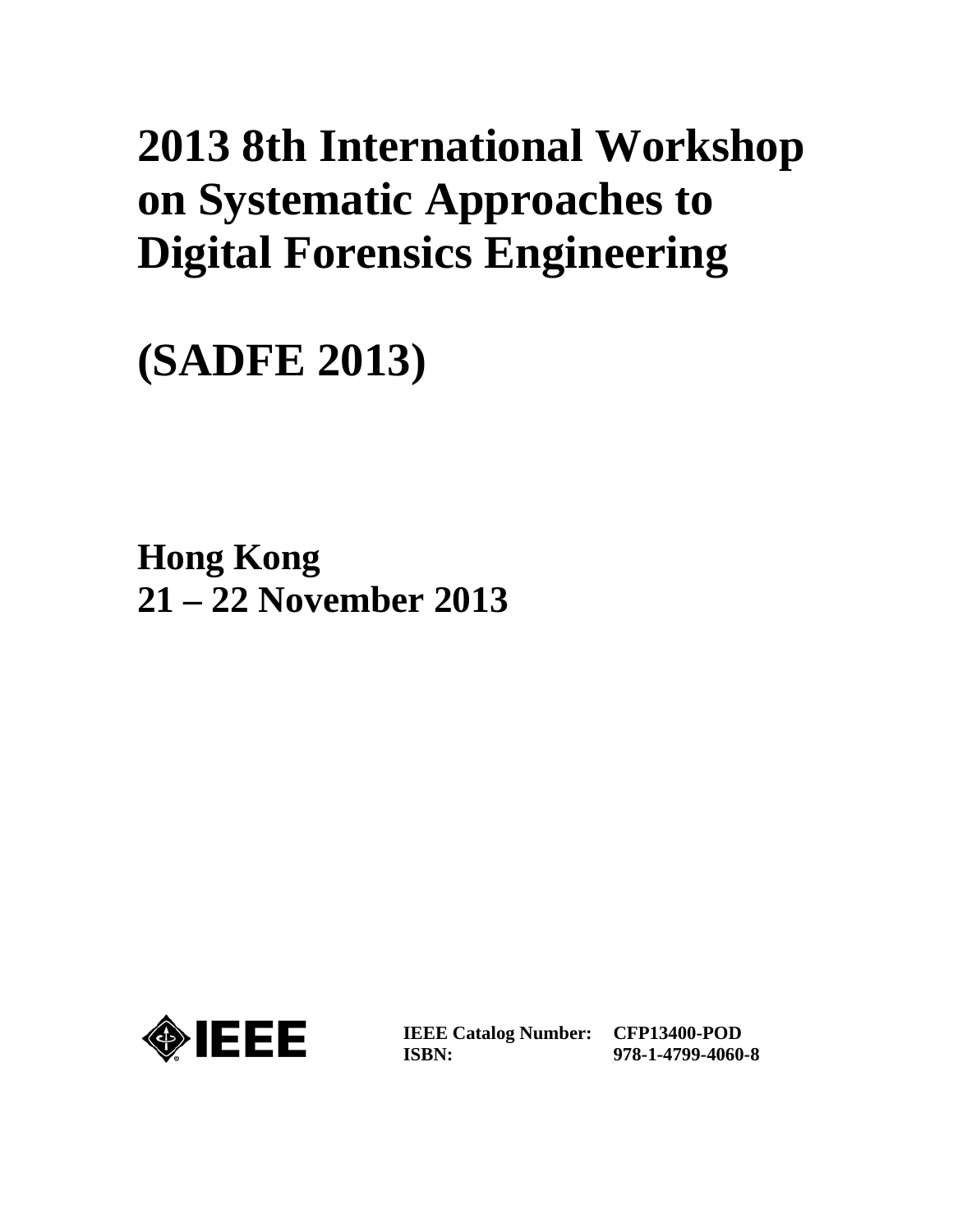## *SADFE 2013*

### **Table of Contents**

#### **Committees**

#### **Day One - November 21, 2013**

#### **Session One**

Session Chair : K.P. Chow, The University of Hong Kong

- **•** Forensic artifacts of the ChatON Instant Messaging application  $\dddot{\mathbf{x}}$ *Asif Iqbal & Andrew Marrington, Zayed University Ibrahim Baggili, University of New Haven*
- **•** CAT Record (Computer Activity Timeline Record): A unified agent based approach for real time **The computer forensic evidence collection**  *Shadi Al Awawdeh, Andrew Marrington & Farkhund Iqbal, Zayed University Ibrahim Baggili, University of New Haven*
- **•** A Study of Forensic & Analysis Tools<sup>*i*n</sup> *Sriram Raghavan, Secure Cyber Space S.V. Raghavan, IIT Madras*
- **•** AssocGEN: Engine for Analyzing Metadata Based Associations in Digital Evidence<sup>*(\*\**)</sup> *Sriram Raghavan, Secure Cyber Space S.V. Raghavan, IIT Madras*

#### **Session Two**

Session Chair : Michael Kwan, The University of Hong Kong

- **Digital Forensic Investigation in Cloud Computing Environment: Impact on Privacy**<sup>111</sup> *Filipo Sharevski, Purdue University*
- **•** Legal/Forensic Concerns In The Analysis of Digital Device Hardcopy Output<sup>111</sup> *Michael M. Losavio, Deborah G. Keeling, University of Louisville*
- **•** FishEYE: A Forensic Tool for the Visualization of Change-Over-Time in Windows VSS<sup>\*\*\*</sup> *Jin-Ning Tioh, Yong Guan, Iowa State University*